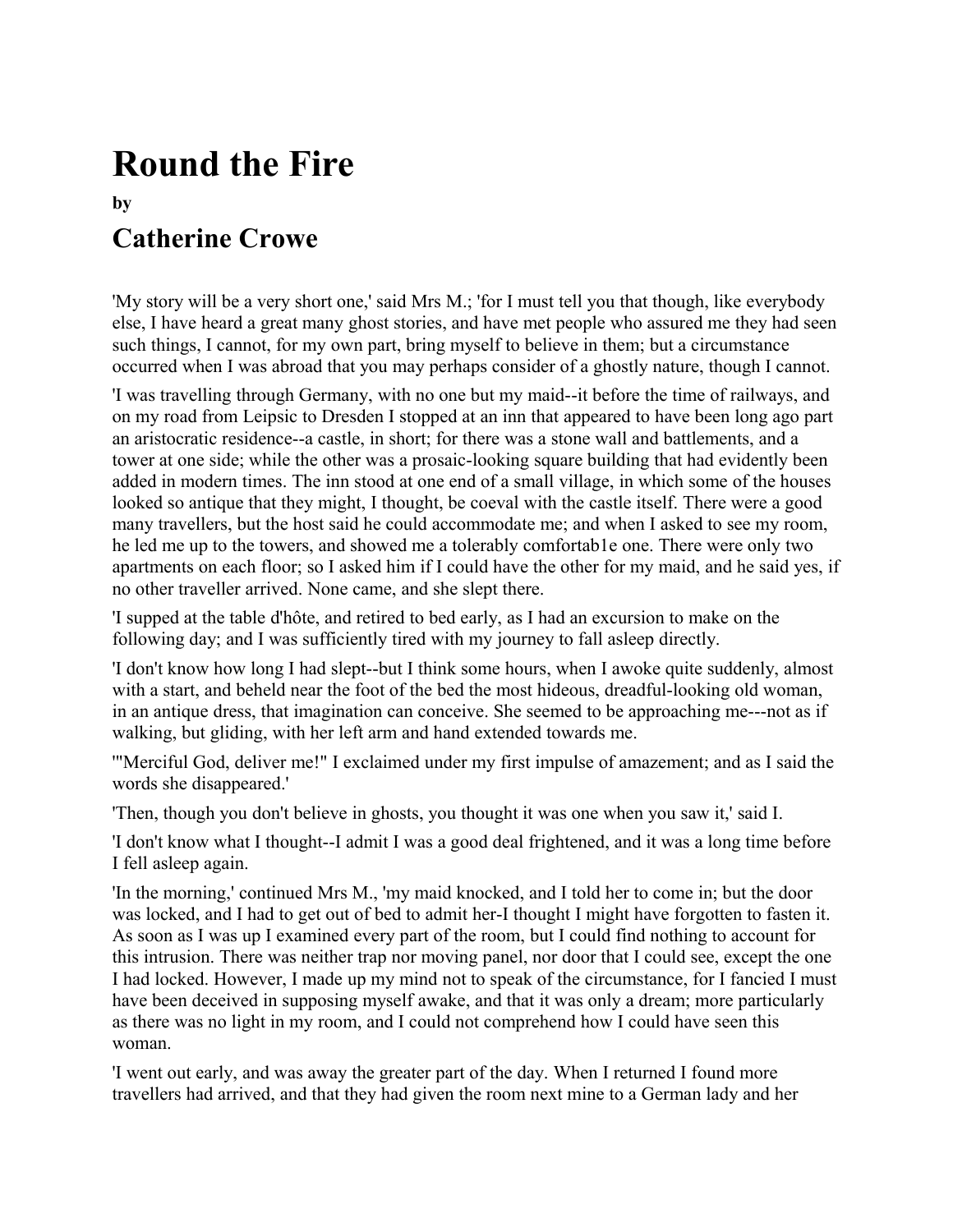daughter, who were at the table d'hôte. I therefore had a bed made up in my room for my maid; and before I lay down, I searched thoroughly, that I might be sure nobody was concealed there.

'In the middle of the night--I suppose about the same time I had been disturbed on the preceding one--I and my maid were awakened by a piercing scream; and I heard the voice of the German girl in the adjoining room, exclaiming, "Ach! meine mutter! meine mutter!"

'For some time afterwards I heard them talking, and then I fell asleep--wondering. I confess,.whether they had had a visit from the frightful old woman. They left me in no doubt the next morning. They came down to breakfast greatly excited--told everybody the cause-- described the old woman exactly as I had seen her, and departed from the house incontently, declaring they would not stay there another hour.'

'What did the host say to it?' we asked.

'Nothing; he said we must have dreamed it--and I suppose we did.'

'Your story,' said I, 'reminds me of a very interesting letter which I received soon after the publication of The Night Side of Nature. It was from a clergyman who gave his name, and said he was chaplain to a nobleman. He related that in a house he inhabited, or had inhabited, a lady had one evening gone upstairs and seen, to her amazement, in a room, the door of which was open, a lady in an antique dress standing before a chest of drawers and apparently examining their contents. She stood still, wondering who this stranger could be, when the figure turned her face towards her and, to her horror, she saw there were no eyes. Other members of the family saw the same apparition also. I believe there were further particulars; but I unfortunately lost this letter, with some others, in the confusion of changing my residence.

'The absence of eyes I take to be emblematical of moral blindness; for in the world of spirits there is no deceiving each other by false seemings; as we are, so we appear.

'Then,' said Mrs W.C., 'the apparition--if it was an apparition---that two of my servants saw lately, must be in a very degraded state.

'There is a road, and on one side of it a path, just beyond my garden wall. Not long ago two of my servants were in the dusk of the evening walking up this path, when they saw a large, dark object coming towards them. At first they thought it was an animal; and when it got close one of them stretched out her hand to touch it; but she could feel nothing, and it passed on between her and the garden wall, although there was no space, the path being only wide enough for two; and on looking back, they saw it walking down the hill behind them. Three men were coming up on the path, and as the thing approached they jumped off into the road.

'"Good heavens, what is that!" cried the women.

'"I don't know," replied the men; "I never saw such a thing as that before."

'The women came home greatly agitated; and we have since heard there is a tradition that the spot is haunted by the ghost of a man who was killed in a quarry close by.'

'I have travelled a great deal,' said our next speaker, the Chevalier de La C.G.; 'and, certainly, I have never been in any country where instances of these spiritual appearances were not adduced on apparently credible authority. I have heard numerous stories of the sort, but the one that most readily occurs to me at present was told to me not long ago, in Paris, by Count P.---the nephew of the celebrated Count P. whose name occurs in the history of the remarkable incidents connected with the death of the Emperor Paul.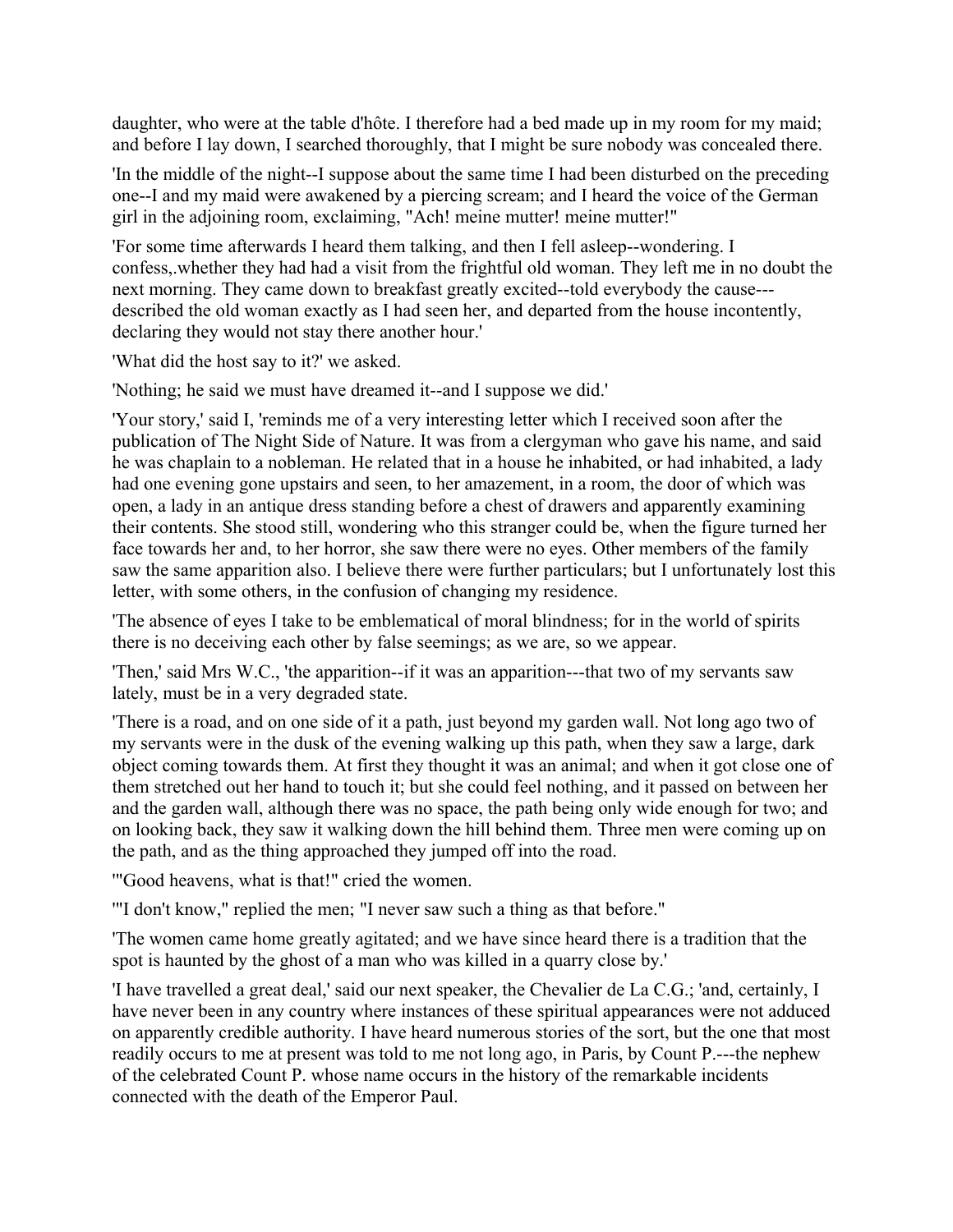'Count P., my authority for the following story, was attached to the Russian embassy; and he told me, one evening, when the conversation turned on the inconveniences of travelling in the East of Europe, that on one occasion, when in Poland, he found himself about seven o'clock in an autumn evening on a forest road, where there was no possibility of finding a house of public entertainment within many miles. There was a frightful storm; the road, not good at the best, was almost impracticable from the weather, and his horses were completely knocked up. On consulting his people what was best to be done, they said that to go back was as impossible as to go forward; but that by turning a little out of the main road, they should soon reach a castle where possibly shelter might be procured for the night. The count gladly consented, and it was not long before they found themselves at the gate of what appeared a building on a very splendid scale The courier quickly alighted and rang at the bell, and while waiting for admission he inquired who the castle belonged to, and was told that it was Count X's.

'It was some time before the bell was answered, but at length all elderly man appeared at a wicket, with a lantern, and peeped out. On perceiving the equipage, he came forward and stepped up to the carriage, holding the light aloft to discover who was inside. Count P. handed him his card, and explained his distress.

'"There is no one here, my lord," replied the man, "but myself and my family; the castle is not inhabited."

'"That's bad news," said the count; "but nevertheless, you can give me what I am most in need of, and that is--shelter for the night."

'"Willingly," said the man, "if your lordship will put up with such accommodation as we can hastily prepare."

'"So," said the count, "I alighted and walked in; and the old man unbarred the great gates to admit my carriages and people. We found ourselves in an immense cour, with the castle en face, and stables and offices on each side. As we had a fourgon with us, with provender for the cattle and provisions for ourselves, we wanted nothing but beds and a good fire; and as the only one lighted was in the old man's apartments, he first took us there. They consisted of a suite of small rooms in the left wing, that had probably been formerly occupied by the upper servants. They were comfortably furnished, and he and his large family appeared to be very well lodged."

Besides the wife, there were three sons, with their wives and children, and two nieces; and in a part of the offices, where I saw a light, I was told there were labourers and women servants, for it was a valuable estate, with a fine forest, and the sons acted as gardes chasse.

'"Is there much game in the forest?" I asked.

'"A great deal of all sorts," they answered.

'"Then I suppose during the season the family live here?"

'"Never," they replied. "None of the family ever reside here."

'"Indeed!" I said; "how is that? It seems a very fine place."

'"Superb," answered the wife of the custodian; "but the castle is haunted."

'She said this with a simple gravity that made me laugh; upon which they all stared at me with the most edifying amazement.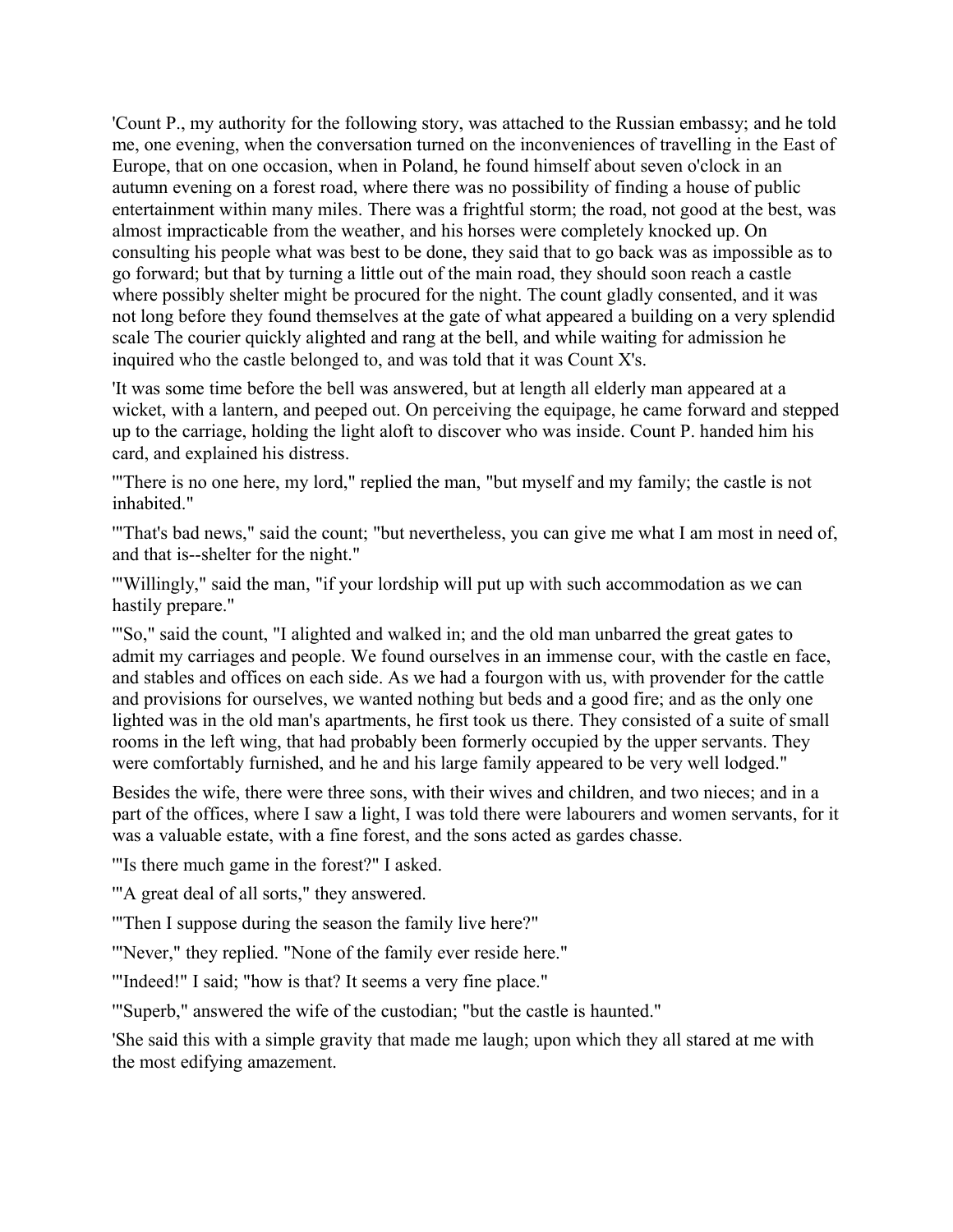'"I beg your pardon," I said; "but you know, perhaps, in great cities, such as I usually inhabit, there are no ghosts."

'"Indeed!" said they. "No ghosts!"

'"At least," I said, "I never heard of any; and we don't believe in such things."

'They looked at each other with surprise, but said nothing; not appearing to have any desire to convince me. "But do you mean to say," said I, "that that is the reason the family don't live here, and that the castle is abandoned on that account?"

'"Yes," they replied, "that is the reason nobody has resided here for many years."

'"But how can you live here then?"

'"We are never troubled in this part of the building," said she. "We hear noises, but we are used to that."

'"Well, if there is a ghost, I hope I shall see it," said I.

'"God forbid!" said the woman, crossing herself. "But we shall guard against that; your seigneurie will sleep not far from this, where you will be quite safe."

'"Oh! but," said I, "I am quite serious: if there is a ghost I should particularly like to see him, and I should be much obliged to you to put me in the apartments he most frequents.".'They opposed this proposition earnestly, and begged me not to think of it; besides, they said if anything was to happen to my lord, how should they answer for it; but as I insisted, the women went to call the members of the family who were lighting fires and preparing beds in some rooms on the same floor as they occupied themselves. When they came they were as earnest against the indulgence of my wishes as the women had been. Still I insisted.

'"Are you afraid," I said, "to go yourselves in the haunted chambers?"

'"No," they answered. "We are the custodians of the castle and have to keep the rooms clean and well aired lest the furniture be spoiled--my lord talks always of removing it, but it has never been removed yet--but we would not sleep up there for all the world."

'"Then it is the upper floors that are haunted?"

'"Yes, especially the long room, no one could pass a night there; the last that did is in a lunatic asylum now at Warsaw," said the custodian.

'"What happened to him?"

'"I don't know," said the man; "he was never able to tell."

'"Who was he?" I asked.

'"He was a lawyer. My lord did business with him; and one day he was speaking of this place, and saying that it was a pity he was not at liberty to pull it down and sell the materials; but he cannot, because it is family property and goes with the title; and the lawyer said he wished it was his, and that no ghost should keep him out of it. My lord said that it was easy for any one to say that who knew nothing about it, and that he must suppose the family had not abandoned such a fine place without good reasons. But the lawyer said it was some trick, and that it was coiners, or robbers, who had got a footing in the castle, and contrived to frighten people away that they might keep it to themselves; so my lord said if he could prove that he should be very much obliged to him, and more than that, he would give him a great sum--I don't know how much."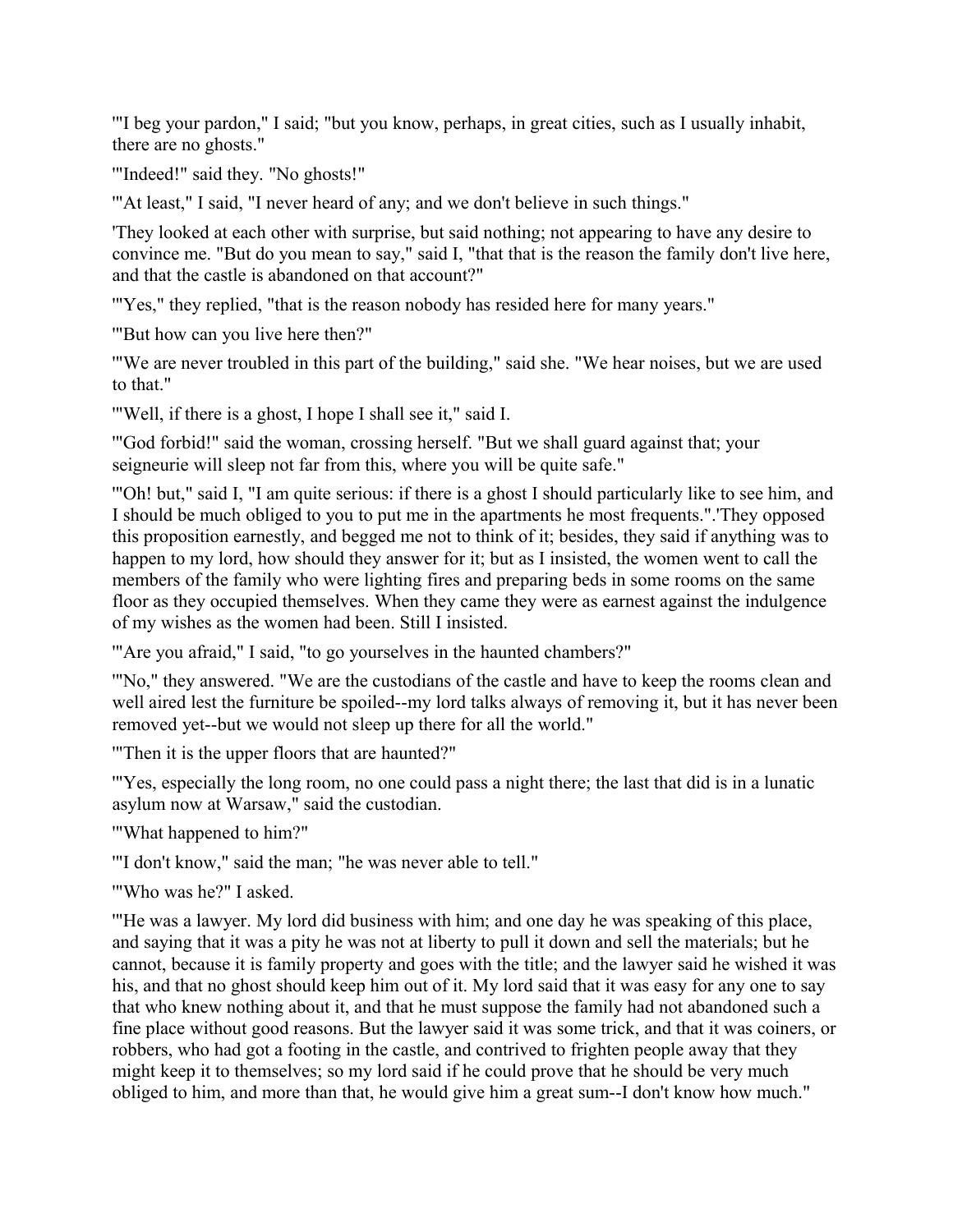So the lawyer said he would; and my lord wrote to me that he was coming to inspect the property, and I was to let him do anything he liked.

'"Well, he came, and with him his son, a fine young man and a soldier. They asked me all sorts of questions, and went over the castle and examined every part of it. From what they said, I could see that they thought the ghost was all nonsense, and that I and my family were in collusion with the robbers or coiners. However, I did not care for that; my lord knew that the castle had been haunted before I was born."

'"I had prepared rooms on this floor for them--the same I am preparing for your lordship, and they slept there, keeping the keys of the upper rooms to themselves, so I did not interfere with them. But one morning, very early, we were awakened by someone knocking at our bedroom door, and when we opened it we saw Mr Thaddeus--that was the lawyer's son---standing there half-dressed and as pale as a ghost; and he said his father was very ill and he begged us to go to him; to our surprise he led us upstairs to the haunted chamber, and there we found the poor gentleman speechless, and we thought they had gone up there early and that he had had a stroke. But it was not so; Mr Thaddeus said that after we were all in bed they had gone up there to pass the night. I know they thought that there was no ghost but us, and that's why they would not let us know their intention. They laid down upon some sofas, wrapt up in their fur cloaks, I and resolved to keep awake, and they did so for some time, but at last the young man was overcome by drowsiness; he struggled against it, but could not conquer it, and the last thing he recollects was his father shaking him and saying, 'Thaddeus, Thaddeus, for God's sake keep awake!' But he could not, and he knew no more till he woke and saw that day was breaking, and found his father sitting in a corner of the room speechless, and looking like a corpse; and there he was when we went up. The young man thought he'd been taken ill or had a stroke, as we supposed at first; but when we found they had passed the night in the haunted chambers, we had no doubt what had happened--he had seen some terrible sight and so lost his senses."

'"He lost his senses, I should say, from terror when his son fell asleep," said I, "and he felt himself alone. He could have been a man of no nerve. At all events, what you tell me raises my curiosity. Will you take me upstairs and shew me these rooms?"

'"Willingly," said the man, and fetching a bunch of keys and a light, and calling one of his sons to follow him with another, he led the way up the great staircase to a suite of apartments on the first floor. The rooms were lofty and large, and the man said the furniture was very handsome, but old. Being all covered with canvas cases, I could not judge of it. "Which is the long room?" I said.

'Upon which he led me into a long narrow room that might rather have been called a gallery.

There were sofas along each side, something like a dais at the upper end; and several large pictures hanging on the walls.

'I had with me a bull dog, of a very fine breed, that had been given me in England by Lord F.

She had followed me upstairs--indeed, she followed me everywhere---and I watched her narrowly as she went smelling about, but there were no indications of her perceiving anything extraordinary. Beyond this gallery there was only a small octagon room, with a door that led out upon another staircase. When I had examined it all thoroughly, I returned to the long room and told the man as that was the place especially frequented by the ghost, I should feel much obliged if he would allow me to pass the night there. I could take upon myself to say that Count X. would have no objection.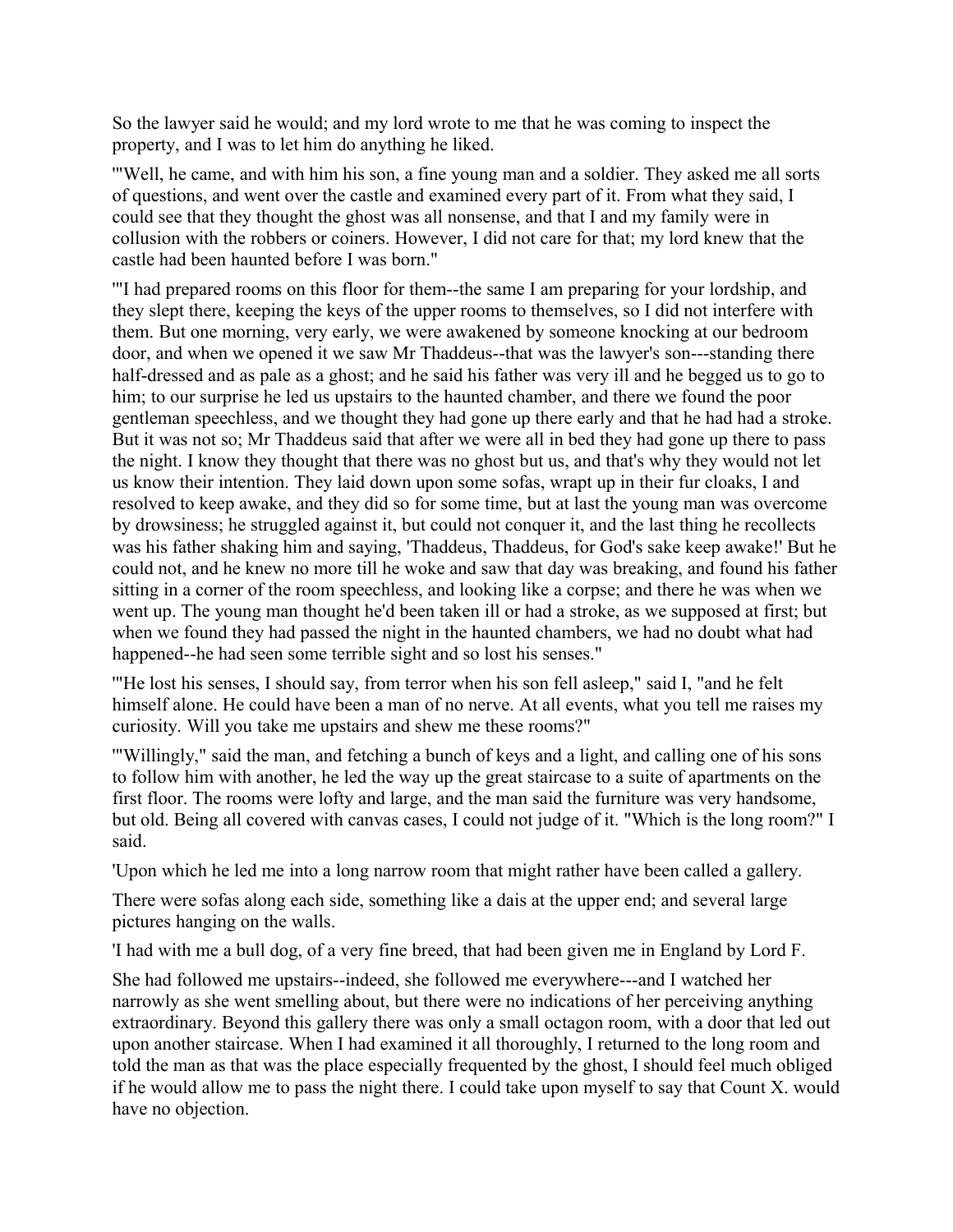'"It is not that," replied the man; "but the danger to your lordship," and he conjured me not to insist on such a perilous experiment.

'When he found I was resolved, he gave way, but on condition that I signed a paper, stating that in spite of his representations I had determined to sleep in the long room.

'I confess the more anxious these people seemed to prevent my sleeping there, the more curious I was; not that I believed in the ghost the least in the world. I thought that the lawyer had been right in his conjecture, but that he hadn't nerve enough to investigate whatever he saw or heard; and that they had succeeded in frightening him out of his senses. I saw what an excellent place these people had got, and how much it was their interest to maintain the idea that the castle was uninhabitable. Now, I have pretty good nerves--I have been in situations that have tried them severely--and I did not believe that any ghost, if there was such a thing, or any jugglery by which a semblance of one might be contrived, would shake them. As for any real danger, I did not apprehend it; the people knew who I was, and any mischief happening to me would have led to consequences they well understood. So they lighted fires in both the grates of the gallery and as they had abundance of dry wood they soon blazed up. I was determined not to leave the room after I was once in it, lest, if my suspicions were correct, they might have time to make their arrangements; I desired my people to bring up my supper, and I ate it there.

'My courier said he had always heard the castle was haunted, but he dare say there was no ghost but the people below, who had a very comfortable berth of it; and he offered to pass the night with me, but I declined any companion and preferred trusting to myself and my dog. My valet, on the contrary, strongly advised me against the enterprise, assuring me that he had lived with a family in France whose chateau was haunted, and had left his place in consequence.

'By the time I had finished my supper it was ten o'clock, and everything was prepared for the night. My bed, though an impromptu, was very comfortable, made of amply stuffed cushions and thick coverlets, placed in front of the fire. I was provided with light and plenty of wood; and I had my regimental cutlass, and a case of excellent pistols, which I carefully primed and loaded in presence of the custodian, saying, "You see I am determined to fire at the ghost, so if he cannot stand a bullet he had better not pay me a visit."

'The old man shook his head calmly, but made no answer. Having desired the courier, who said he should not go to bed, to come upstairs immediately if he heard the report of firearms, I dismissed my people and locked the doors, barricading each with a heavy ottoman besides. There was no arras or hangings of any sort behind which a door could be concealed; and I went round the room, the walls of which were panelled with white and gold, knocking every part, but neither the sound, nor Dido, the dog, gave any indications of there being anything unusual. Then I undressed and lay down with my sword and my pistols beside me; and Dido at the foot of my bed, where she always slept.

'I confess I was in a state of pleasing excitement; my curiosity and my love of adventure were roused; and whether it was ghost, or robber, or coiner, I was to have a visit from, the interview was likely to be equally interesting. It was half-past ten when I lay down; my expectations were too vivid to admit of sleep; and after an attempt at a French novel, I was obliged to give it up; I could not fix my attention to it. Besides, my chief care was not to be surprised. I could not help thinking the custodian and his family had some secret way of getting into the room, and I hoped to detect them in the act; so I lay with my eyes and ears open in a position that gave me a view of every part of it, till my travelling clock struck twelve, which being pre-eminently the ghostly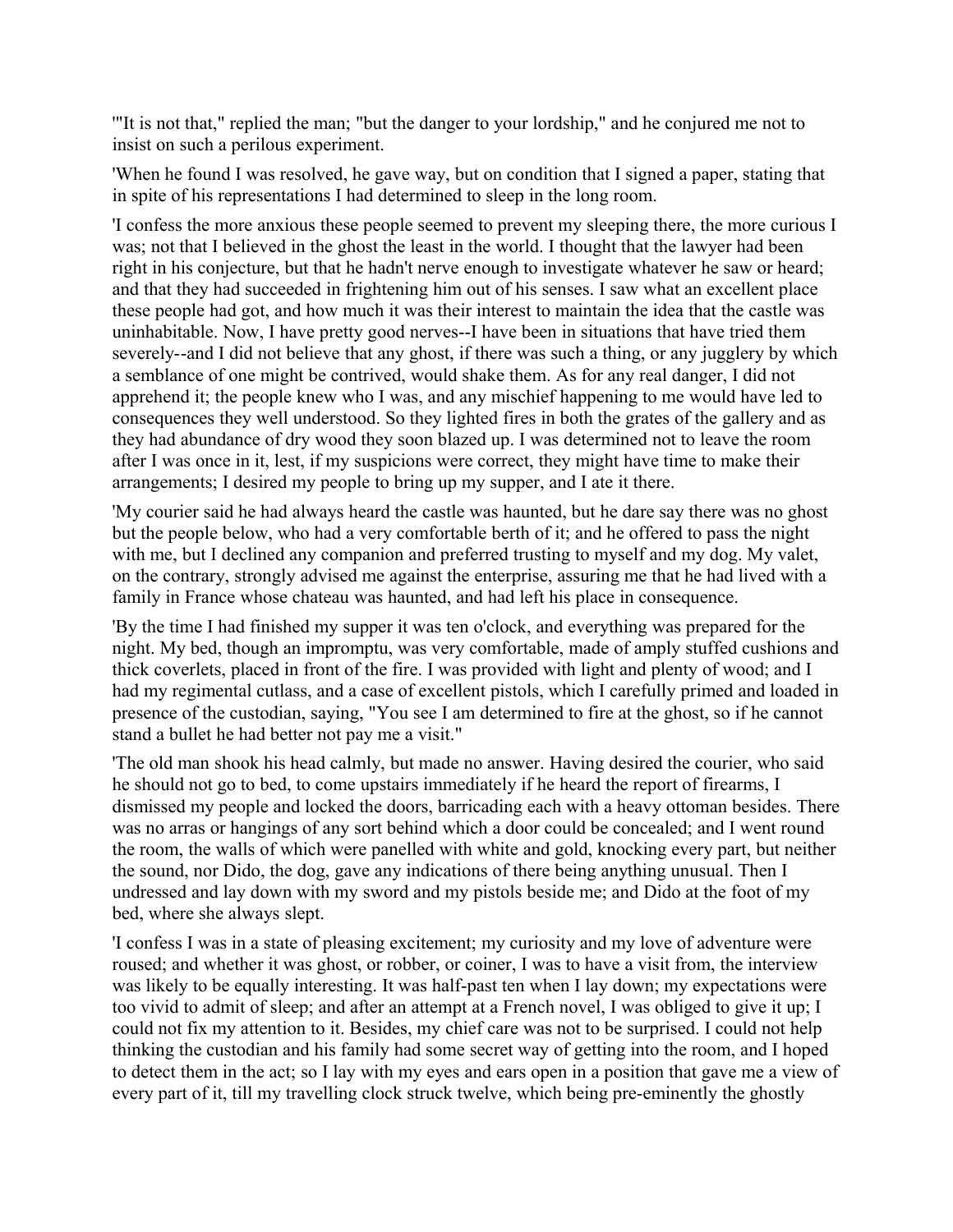hour, I thought the critical moment was arrived. But no, no sound, no interruption of any sort to the silence and solitude of the night occurred. When half-past twelve and one struck, I pretty well made up my mind that I should be disappointed in expectations, and that the ghost, whoever he was, knew better than encounter Dido and a brace of well charged pistols; but just as I arrived at this conclusion an unaccountable frisson came over me, and I saw Dido, who tired with her day's journey had lain till now quietly curled up asleep, begin to move, and slowly get upon her feet. I thought she was only going to turn, but, instead of lying down, she stood still with her ears erect and her head towards the dais, uttering a low growl.

'The dais, I should mention, was but the skeleton of a dais, for the draperies were taken off.

There was only remaining a canopy covered with crimson velvet, and an arm-chair covered with velvet too, but cased in canvas like the rest of the furniture. I had examined this part of the room thoroughly, and had moved the chair aside to ascertain that there was nothing under it.

'Well, I sat up in bed and looked steadily in the same direction as the dog, but I could see nothing at first, though it appeared that she did; but as I looked I began to perceive something like a cloud in the chair, while at while at the same time a chill which seemed to pervade the very marrow in my bones crept through me, yet the fire was good; and it was not the chill of fear, for I cocked my pistols with perfect self-possession and abstained from giving Dido the signal to advance, because I wished eagerly to see the dénouement of the adventure.

'Gradually this cloud took a form, and assumed the shape of a tall white figure that reached from the ceiling to the floor of the dais, which was raised by two steps. "At him, Dido! At him!"

I said, and away she dashed to the steps, but instantly turned and crept back completely cowed.

As her courage was undoubted, I own this astonished me, and I should have fired, but that I was perfectly satisfied that what I saw was not a substantial human form, for I had seen it grow into its present shape and height from the undefined cloud that first appeared in the chair. I laid my hand on the dog, who had crept up to my side, and I felt her shaking in her skin. I was about to rise myself and approach the figure, though I confess I was a good deal awestruck, when it stepped majestically from the dais, and seemed to be advancing. "At him!" I said, "At him, Dido!" and I gave the dog every encouragement to go forward; she made a sorry attempt, but returned when she had got half-way and crouched beside me whining with terror. The figure advanced upon me; the cold became icy; the dog crouched and trembled; and I, as it approached, honestly confess,' said Count P., 'that I hid my head under the bedclothes and did not venture to look up till morning. I know not what it was--as it passed over me I felt a sensation of undefinable horror, that no words can describe--and I can only say that nothing on earth would tempt me to pass another night in that room, and I am sure if Dido could speak you'd find her of the same opinion.

'I had desired to be called at seven o'clock, and when the custodian, who accompanied my valet, found me safe and in my perfect senses, I must say the poor man appeared greatly relieved; and when I descended the whole family seemed to look upon me as a hero. I thought it only just to them to admit that something had happened in the night that I felt impossible to account for, and that I should not recommend anybody who was not very sure of their nerves to repeat the experiment.'

When the Chevalier had concluded this extraordinary story, I suggested that the apparition of the castle very much resembled that mentioned by the late Professor Gregory, in his letters on mesmerism, as having appeared in the Tower of London some years ago, and, from the alarm it